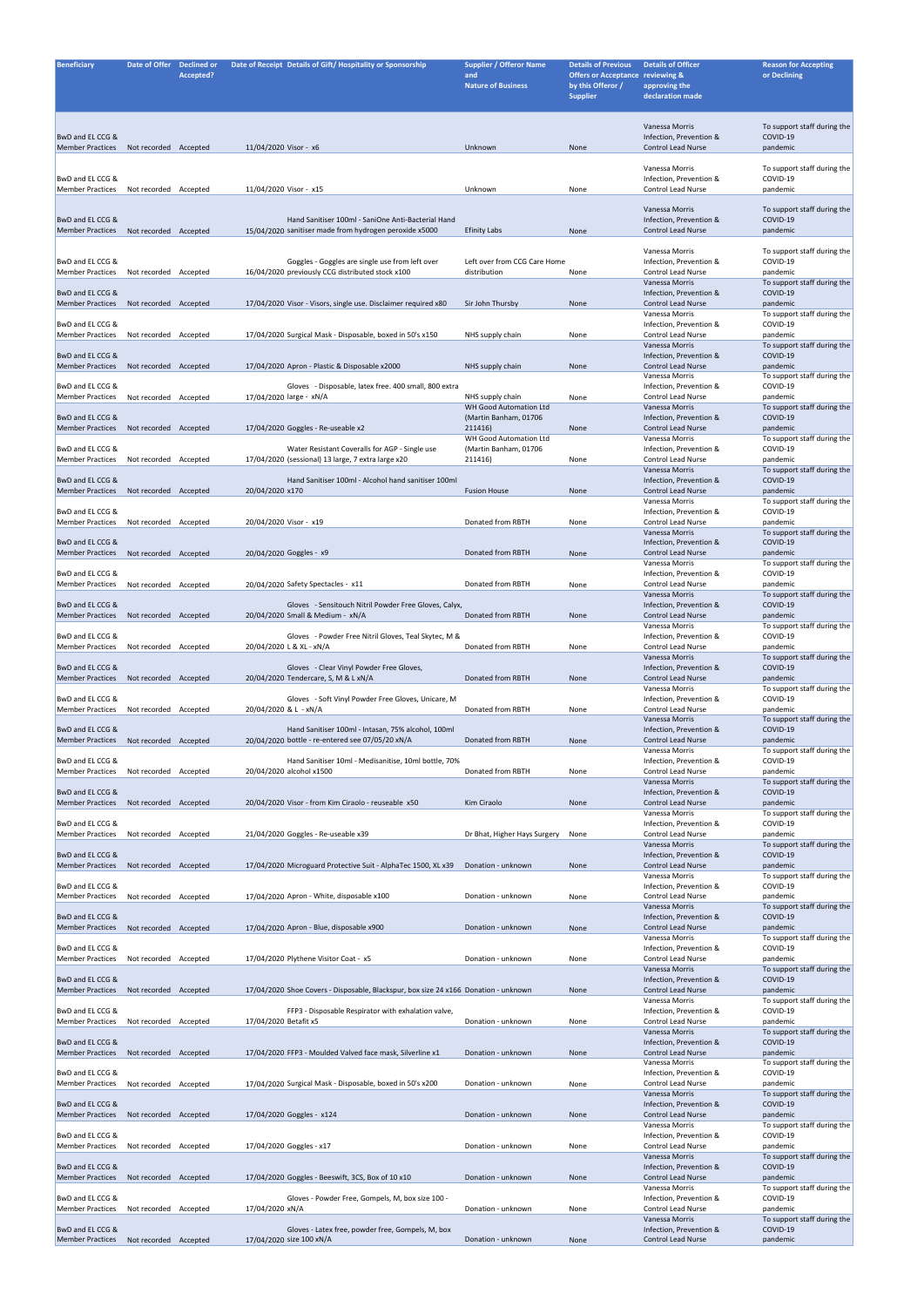|                                                            |                       |                                                               |                                             |      | Vanessa Morris                                       | To support staff during the             |
|------------------------------------------------------------|-----------------------|---------------------------------------------------------------|---------------------------------------------|------|------------------------------------------------------|-----------------------------------------|
| BwD and EL CCG &                                           |                       |                                                               |                                             |      | Infection, Prevention &                              | COVID-19                                |
| <b>Member Practices</b>                                    | Not recorded Accepted | 17/04/2020 Gloves - Shield, S, Box size 100 - xN/A            | Donation - unknown                          | None | Control Lead Nurse                                   | pandemic                                |
| BwD and EL CCG &                                           |                       |                                                               |                                             |      | Vanessa Morris<br>Infection, Prevention &            | To support staff during the<br>COVID-19 |
| <b>Member Practices</b>                                    | Not recorded Accepted | 17/04/2020 Gloves - Shield, S, powdered. x200                 | Donation - unknown                          | None | <b>Control Lead Nurse</b>                            | pandemic                                |
|                                                            |                       |                                                               |                                             |      | Vanessa Morris                                       | To support staff during the             |
| BwD and EL CCG &<br>Member Practices                       | Not recorded Accepted | 17/04/2020 Gloves - Shield 2, S, powdered, box size 100. x100 | Donation - unknown                          | None | Infection, Prevention &<br><b>Control Lead Nurse</b> | COVID-19<br>pandemic                    |
|                                                            |                       |                                                               |                                             |      | Vanessa Morris                                       | To support staff during the             |
| BwD and EL CCG &                                           |                       |                                                               |                                             |      | Infection, Prevention &                              | COVID-19                                |
| <b>Member Practices</b>                                    | Not recorded Accepted | 17/04/2020 Gloves - Shield 2, M & L, box size 100 - xN/A      | Donation - unknown                          | None | <b>Control Lead Nurse</b><br>Vanessa Morris          | pandemic<br>To support staff during the |
| BwD and EL CCG &                                           |                       |                                                               |                                             |      | Infection, Prevention &                              | COVID-19                                |
| Member Practices                                           | Not recorded Accepted | 17/04/2020 Gloves - Shield, M&L, box size 100 - xN/A          | Donation - unknown                          | None | <b>Control Lead Nurse</b>                            | pandemic                                |
| BwD and EL CCG &                                           |                       |                                                               |                                             |      | Vanessa Morris<br>Infection, Prevention &            | To support staff during the<br>COVID-19 |
| <b>Member Practices</b>                                    | Not recorded Accepted | 17/04/2020 Gloves - Click 2000, M & L, Box size 100. x4004    | Donation - unknown                          | None | Control Lead Nurse                                   | pandemic                                |
|                                                            |                       |                                                               |                                             |      | Vanessa Morris                                       | To support staff during the             |
| BwD and EL CCG &                                           |                       |                                                               |                                             |      | Infection, Prevention &                              | COVID-19                                |
| <b>Member Practices</b>                                    | Not recorded Accepted | 17/04/2020 Gloves - Calyx, M & L, box sixe 100 - xN/A         | Donation - unknown                          | None | Control Lead Nurse<br>Vanessa Morris                 | pandemic<br>To support staff during the |
| BwD and EL CCG &                                           |                       |                                                               |                                             |      | Infection, Prevention &                              | COVID-19                                |
| <b>Member Practices</b>                                    | Not recorded Accepted | $17/04/2020$ Gloves - Clean Grip, M, box size 100 - xN/A      | Donation - unknown                          | None | Control Lead Nurse                                   | pandemic                                |
| BwD and EL CCG &                                           |                       |                                                               |                                             |      | Vanessa Morris<br>Infection, Prevention &            | To support staff during the<br>COVID-19 |
| <b>Member Practices</b>                                    | Not recorded Accepted | $17/04/2020$ Gloves - Bodyguards 4, S, box size 100 - xN/A    | Donation - unknown                          | None | Control Lead Nurse                                   | pandemic                                |
|                                                            |                       |                                                               |                                             |      | Vanessa Morris                                       | To support staff during the             |
| BwD and EL CCG &<br><b>Member Practices</b>                | Not recorded Accepted | 17/04/2020 Gloves - Safetouch, S & L, box size 100 - xN/A     | Donation - unknown                          | None | Infection, Prevention &<br><b>Control Lead Nurse</b> | COVID-19<br>pandemic                    |
|                                                            |                       |                                                               |                                             |      | Vanessa Morris                                       | To support staff during the             |
| BwD and EL CCG &                                           |                       |                                                               |                                             |      | Infection, Prevention &                              | COVID-19                                |
| Member Practices                                           | Not recorded Accepted | 17/04/2020 Gloves - Latex Gloves. x100                        | Donation - unknown                          | None | <b>Control Lead Nurse</b>                            | pandemic                                |
| BwD and EL CCG &                                           |                       |                                                               |                                             |      | Vanessa Morris<br>Infection, Prevention &            | To support staff during the<br>COVID-19 |
| <b>Member Practices</b>                                    | Not recorded Accepted | $17/04/2020$ Gloves - Hypa Touch, M - xN/A                    | Donation - unknown                          | None | <b>Control Lead Nurse</b>                            | pandemic                                |
|                                                            |                       |                                                               |                                             |      | Vanessa Morris                                       | To support staff during the             |
| BwD and EL CCG &<br>Member Practices                       | Not recorded Accepted | 17/04/2020 Gloves - Delight, S, M & L - xN/A                  | Donation - unknown                          | None | Infection, Prevention &<br><b>Control Lead Nurse</b> | COVID-19<br>pandemic                    |
|                                                            |                       |                                                               |                                             |      | Vanessa Morris                                       | To support staff during the             |
| BwD and EL CCG &                                           |                       |                                                               |                                             |      | Infection, Prevention &                              | COVID-19                                |
| Member Practices                                           | Not recorded Accepted | 23/04/2020 Visor - x1500                                      | Does Liverpool                              | None | <b>Control Lead Nurse</b><br>Vanessa Morris          | pandemic<br>To support staff during the |
| BwD and EL CCG &                                           |                       |                                                               |                                             |      | Infection, Prevention &                              | COVID-19                                |
| <b>Member Practices</b>                                    | Not recorded Accepted | 14/04/2020 Surgical Mask - Disposable, boxed in 50's x2400    | Donation - unknown                          | None | <b>Control Lead Nurse</b>                            | pandemic                                |
|                                                            |                       |                                                               |                                             |      | Vanessa Morris                                       | To support staff during the             |
| BwD and EL CCG &<br>Member Practices Not recorded Accepted |                       | 23/04/2020 Visor - x100                                       | Shuttleworth College                        | None | Infection, Prevention &<br>Control Lead Nurse        | COVID-19<br>pandemic                    |
|                                                            |                       |                                                               |                                             |      | Vanessa Morris                                       | To support staff during the             |
| BwD and EL CCG &                                           |                       |                                                               |                                             |      | Infection, Prevention &                              | COVID-19                                |
| <b>Member Practices</b>                                    | Not recorded Accepted | 23/04/2020 Visor - x20                                        | Pendleside Hospice                          | None | Control Lead Nurse<br>Vanessa Morris                 | pandemic<br>To support staff during the |
| BwD and EL CCG &                                           |                       |                                                               |                                             |      | Infection, Prevention &                              | COVID-19                                |
| <b>Member Practices</b>                                    | Not recorded Accepted | 23/04/2020 Visor - x90                                        | Kim Ciraolo                                 | None | <b>Control Lead Nurse</b>                            | pandemic                                |
|                                                            |                       |                                                               |                                             |      | Vanessa Morris                                       | To support staff during the<br>COVID-19 |
|                                                            |                       |                                                               |                                             |      |                                                      |                                         |
| BwD and EL CCG &<br><b>Member Practices</b>                | Not recorded Accepted | 23/04/2020 Visor - x70                                        | <b>Custom Conversions Vehicle</b><br>Repair | None | Infection, Prevention &<br><b>Control Lead Nurse</b> | pandemic                                |
|                                                            |                       |                                                               |                                             |      | Vanessa Morris                                       | To support staff during the             |
| BwD and EL CCG &                                           |                       |                                                               |                                             |      | Infection, Prevention &                              | COVID-19                                |
| <b>Member Practices</b>                                    | Not recorded Accepted | 24/04/2020 Visor - x40                                        | Sir John Thursby                            | None | <b>Control Lead Nurse</b><br>Vanessa Morris          | pandemic<br>To support staff during the |
| BwD and EL CCG &                                           |                       |                                                               |                                             |      | Infection, Prevention &                              | COVID-19                                |
| <b>Member Practices</b>                                    | Not recorded Accepted | 24/04/2020 Ear Savers - x6                                    | Sir John Thursby                            | None | Control Lead Nurse                                   | pandemic                                |
|                                                            |                       |                                                               |                                             |      | Vanessa Morris                                       | To support staff during the             |
| BwD and EL CCG &<br><b>Member Practices</b>                | Not recorded Accepted | 28/04/2020 Visor - x60                                        | Sir John Thursby                            | None | Infection, Prevention &<br><b>Control Lead Nurse</b> | COVID-19<br>pandemic                    |
|                                                            |                       |                                                               |                                             |      | Vanessa Morris                                       | To support staff during the             |
| BwD and EL CCG &                                           |                       |                                                               |                                             |      | Infection, Prevention &                              | COVID-19                                |
| <b>Member Practices</b>                                    | Not recorded Accepted | 28/04/2020 Visor - x20                                        | Pendle Vale College                         | None | <b>Control Lead Nurse</b><br>Vanessa Morris          | pandemic<br>To support staff during the |
| BwD and EL CCG &                                           |                       |                                                               |                                             |      | Infection, Prevention &                              | COVID-19                                |
| <b>Member Practices</b>                                    | Not recorded Accepted | 28/04/2020 Visor - x90                                        | Kim Ciraolo                                 | None | <b>Control Lead Nurse</b>                            | pandemic                                |
| BwD and EL CCG &                                           |                       |                                                               |                                             |      | Vanessa Morris<br>Infection, Prevention &            | To support staff during the<br>COVID-19 |
| <b>Member Practices</b>                                    | Not recorded Accepted | 28/04/2020 Ear Savers - x6                                    | Sir John Thursby                            | None | Control Lead Nurse                                   | pandemic                                |
|                                                            |                       |                                                               |                                             |      | Vanessa Morris                                       | To support staff during the             |
| BwD and EL CCG &<br><b>Member Practices</b>                | Not recorded Accepted | 28/04/2020 Hand Cream - Sainsburys Hand Cream (75ml) x11      | Sainsburys Burnley                          | None | Infection, Prevention &<br><b>Control Lead Nurse</b> | COVID-19<br>pandemic                    |
|                                                            |                       |                                                               |                                             |      | Vanessa Morris                                       | To support staff during the             |
| BwD and EL CCG &                                           |                       | Visor - This was donated directly to Ilex View-logged         |                                             |      | Infection, Prevention &                              | COVID-19                                |
| <b>Member Practices</b>                                    | Not recorded Accepted | 28/04/2020 on here for recognition puposes xN/A               | Westholme School                            | None | Control Lead Nurse<br>Vanessa Morris                 | pandemic<br>To support staff during the |
| BwD and EL CCG &                                           |                       |                                                               |                                             |      | Infection, Prevention &                              | COVID-19                                |
| <b>Member Practices</b>                                    | Not recorded Accepted | 29/04/2020 Visor - x2500                                      | Does Liverpool                              | None | Control Lead Nurse                                   | pandemic                                |
| BwD and EL CCG &                                           |                       |                                                               |                                             |      | Vanessa Morris<br>Infection, Prevention &            | To support staff during the<br>COVID-19 |
| <b>Member Practices</b>                                    | Not recorded Accepted | 04/05/2020 Visor - x2500                                      | Does Liverpool                              | None | <b>Control Lead Nurse</b>                            | pandemic                                |
|                                                            |                       |                                                               |                                             |      | Vanessa Morris                                       | To support staff during the             |
| BwD and EL CCG &<br><b>Member Practices</b>                | Not recorded Accepted | 04/05/2020 Visor - Visors donated anonymously x50             | Unknown                                     |      | Infection, Prevention &<br><b>Control Lead Nurse</b> | COVID-19<br>pandemic                    |
|                                                            |                       |                                                               |                                             | None | Vanessa Morris                                       | To support staff during the             |
| BwD and EL CCG &                                           |                       |                                                               |                                             |      | Infection, Prevention &                              | COVID-19                                |
| <b>Member Practices</b>                                    | Not recorded Accepted | 04/05/2020 Visor - x35                                        | Kim Ciraolo                                 | None | Control Lead Nurse<br>Vanessa Morris                 | pandemic<br>To support staff during the |
| BwD and EL CCG &                                           |                       |                                                               | <b>Custom Conversions Vehicle</b>           |      | Infection, Prevention &                              | COVID-19                                |
| Member Practices Not recorded Accepted                     |                       | 04/05/2020 Visor - x200                                       | Repair                                      | None | <b>Control Lead Nurse</b>                            | pandemic                                |
|                                                            |                       |                                                               |                                             |      | Vanessa Morris<br>Infection, Prevention &            | To support staff during the<br>COVID-19 |
| BwD and EL CCG &<br><b>Member Practices</b>                | Not recorded Accepted | 05/05/2020 Visor - x219                                       | Kim Ciraolo                                 | None | Control Lead Nurse                                   | pandemic                                |
|                                                            |                       |                                                               |                                             |      | Vanessa Morris                                       | To support staff during the             |
| BwD and EL CCG &                                           |                       |                                                               |                                             |      | Infection, Prevention &                              | COVID-19                                |
| <b>Member Practices</b>                                    | Not recorded Accepted | 05/05/2020 Visor - x60                                        | Sir John Thursby                            | None | Control Lead Nurse<br>Vanessa Morris                 | pandemic<br>To support staff during the |
| BwD and EL CCG &                                           |                       |                                                               |                                             |      | Infection, Prevention &                              | COVID-19                                |
| <b>Member Practices</b>                                    | Not recorded Accepted | 06/05/2020 Hand Sanitiser 50ml - 70% alcohol Viroguard x200   | Unknown                                     | None | <b>Control Lead Nurse</b>                            | pandemic                                |
| BwD and EL CCG &                                           |                       |                                                               |                                             |      | Vanessa Morris<br>Infection, Prevention &            | To support staff during the<br>COVID-19 |
| <b>Member Practices</b>                                    | Not recorded Accepted | 06/05/2020 FFP2 - x274                                        | Unknown                                     | None | <b>Control Lead Nurse</b>                            | pandemic                                |
|                                                            |                       |                                                               |                                             |      | Vanessa Morris                                       | To support staff during the             |
| BwD and EL CCG &<br><b>Member Practices</b>                | Not recorded Accepted | 06/05/2020 Visor - x200                                       | <b>BAE Systems</b>                          | None | Infection, Prevention &<br><b>Control Lead Nurse</b> | COVID-19<br>pandemic                    |
| BwD and EL CCG &                                           |                       |                                                               |                                             |      | Vanessa Morris<br>Infection, Prevention &            | To support staff during the<br>COVID-19 |